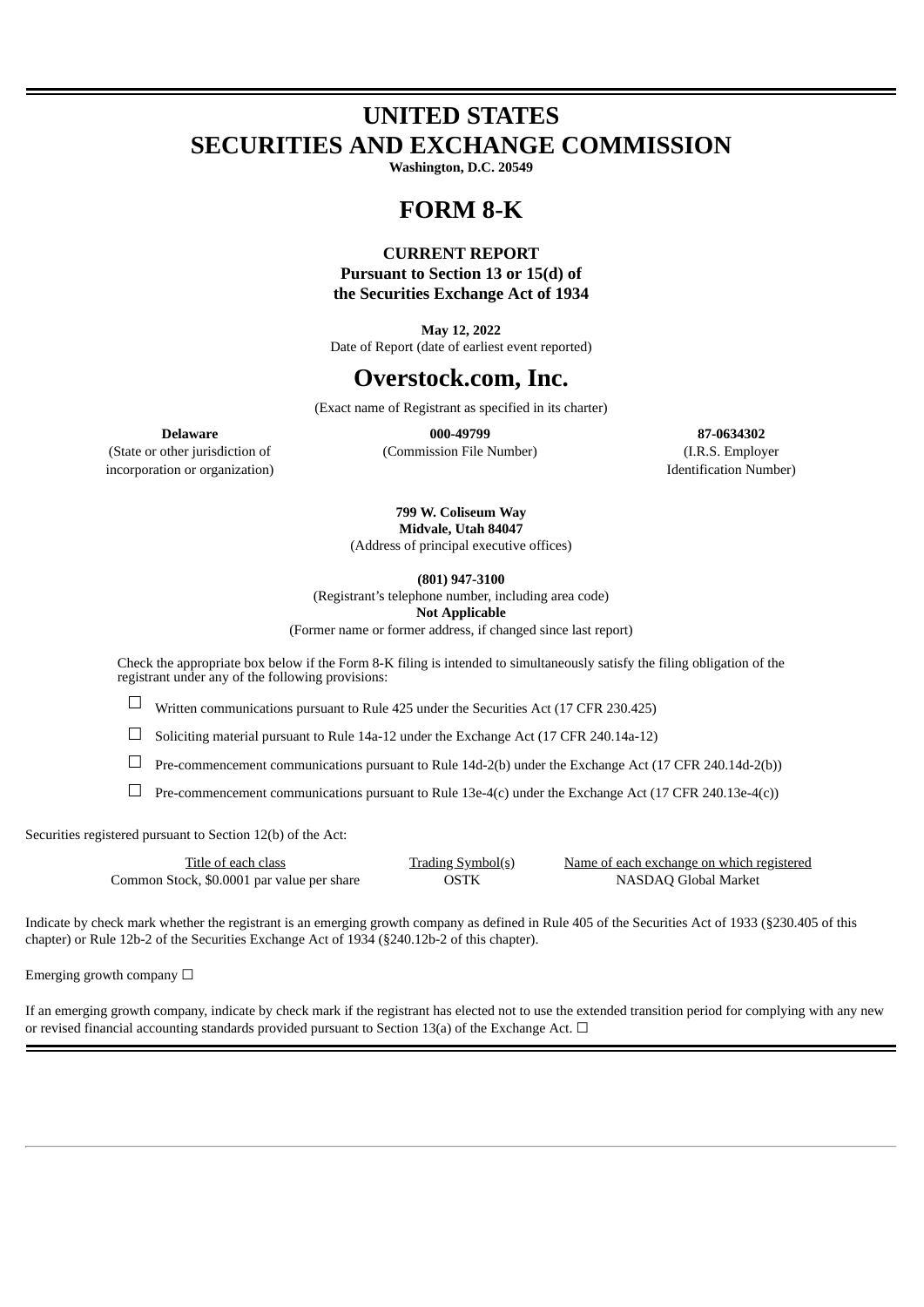#### **Item 5.07 Submission of Matters to a Vote of Security Holders**

(a) The 2022 Annual Meeting of Stockholders (the "Annual Meeting") of the Company was held on May 12, 2022.

(b) There were 43,126,069 shares of Common Stock outstanding eligible to be voted at the Annual Meeting, 4,203,576 shares of Digital Voting Series A-1 Preferred Stock (the "Series A-1 Preferred Stock") outstanding eligible to be voted at the Annual Meeting, and 356,713 shares of Voting Series B Preferred Stock (the "Series B Preferred Stock") outstanding eligible to be voted at the Annual Meeting. Such Common Stock, Series A-1 Preferred Stock and Series B Preferred Stock (together, the "Voting Shares") outstanding eligible to be voted at the Annual Meeting totaled 47,686,358, of which 3,573,972 shares of Series A-1 Preferred Stock, 316,760 shares of Series B Preferred Stock, and 33,849,107 shares of Common Stock were presented in person or represented by proxy at the Annual Meeting, which constituted a quorum to conduct business. At the Annual Meeting, the stockholders of the Company: (1) elected three directors to a three-year term; (2) ratified the appointment of KPMG LLP as the Company's independent registered public accounting firm for 2022; (3) approved the Series A-1 Preferred Proposal; (4) approved the Series B Preferred Proposal; and (5) approved the Adjournment Proposal. The proposals are described in detail in the Company's definitive proxy statement for the Annual Meeting filed with the Securities and Exchange Commission on March 23, 2022. The final results of the voting at the Annual Meeting were as follows:

#### **Proposal 1 - Election of Directors**

The individuals named below were elected at the Annual Meeting as Class II members of the Board of Directors, to serve for a term of three years ending in 2025, by the following vote:

Voting Shares:

| Name                   | For        | Withheld  | <b>Broker Non-Votes</b> |
|------------------------|------------|-----------|-------------------------|
| Joseph J. Tabacco, Jr. | 25,332,176 | 5,362,151 | 7,045,512               |
| Dr. Robert J. Shapiro  | 30,325,196 | 369,131   | 7,045,512               |
| Barbara H. Messing     | 29,829,733 | 864.594   | 7.045.512               |

#### **Proposal 2 - Ratification of Appointment of Independent Registered Public Accounting Firm**

The proposal to ratify the Audit Committee's appointment of KPMG LLP as the Company's independent registered public accounting firm for the year ending December 31, 2022 was approved by the stockholders by the following vote:

Voting Shares:

| For        | <b>Against</b> | Abstain | <b>Broker Non-Votes</b> |
|------------|----------------|---------|-------------------------|
| 36,587,688 | 958.488        | 193.663 |                         |

#### **Proposal 3 – Series A-1 Preferred Proposal**

The proposal to approve an amendment to the Amended and Restated Certificate of Designation of our Series A-1 Preferred Stock to make Series A-1 Preferred Stock automatically convert into common stock, was approved by the stockholders by the following vote:

Voting Shares:

Series

| For<br>30,242,463    | <b>Against</b><br>376,238 | <b>Abstain</b><br>75,626 | <b>Broker Non-Votes</b><br>7,045,512 |
|----------------------|---------------------------|--------------------------|--------------------------------------|
| A-1 Preferred Stock: |                           |                          |                                      |
| For                  | <b>Against</b>            | <b>Abstain</b>           | <b>Broker Non-Votes</b>              |

2,339,406 162,502 5,296 1,066,768

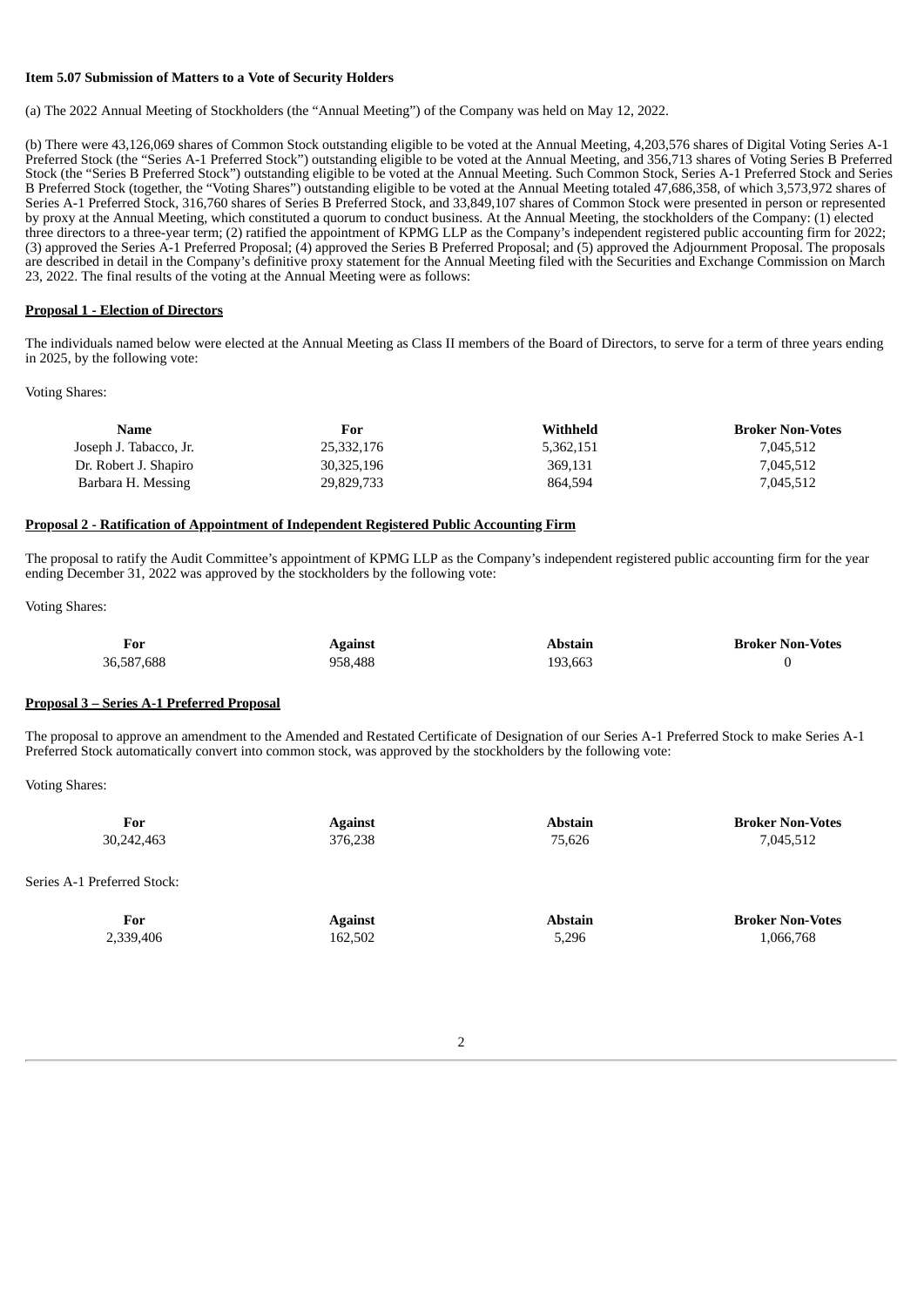Series A-1 Preferred Stock and Series B Preferred Stock:

| For<br>$\sim$ | Against | Abstair | <b>Broker Non-Votes</b> |
|---------------|---------|---------|-------------------------|
| 2,631,183     | 167,259 | 5,296   | .086.994                |

#### **Proposal 4 – Series B Preferred Proposal**

The proposal to approve an amendment to the Amended and Restated Certificate of Designation of our Series B Preferred Stock to make Series B Preferred Stock automatically convert into common stock, was approved by the stockholders by the following vote:

Voting Shares:

Series

| For                                                      | <b>Against</b> | <b>Abstain</b> | <b>Broker Non-Votes</b> |
|----------------------------------------------------------|----------------|----------------|-------------------------|
| 30,244,462                                               | 375,599        | 74,266         | 7,045,512               |
| Series B Preferred Stock:                                |                |                |                         |
| For                                                      | <b>Against</b> | <b>Abstain</b> | <b>Broker Non-Votes</b> |
| 291,777                                                  | 4,757          | $\mathbf{0}$   | 20,226                  |
| Series A-1 Preferred Stock and Series B Preferred Stock: |                |                |                         |
| For                                                      | <b>Against</b> | <b>Abstain</b> | <b>Broker Non-Votes</b> |
| 2,631,963                                                | 164,877        | 6,898          | 1,086,994               |

#### **Proposal 5 – Adjournment Proposal**

The proposal to approve one or more adjournments of the Annual Meeting, if necessary or appropriate, to solicit additional proxies if there are insufficient votes at the time of the Annual Meeting to approve either the Series A-1 Preferred Proposal or the Series B Preferred Proposal, was approved by the stockholders by the following vote:

Voting Shares:

| For        | <b>Against</b> | Abstain | <b>Broker Non-Votes</b> |
|------------|----------------|---------|-------------------------|
| 29,579,275 | 998.848        | 25,231  | 7,045,512               |

#### **Item 9.01 Financial Statements and Exhibits**

(d) Exhibits

**Exhibit No. Description of Exhibit**

104 The XBRL tags on the cover page of this Form 8-K are embedded within the Inline XBRL document.

3